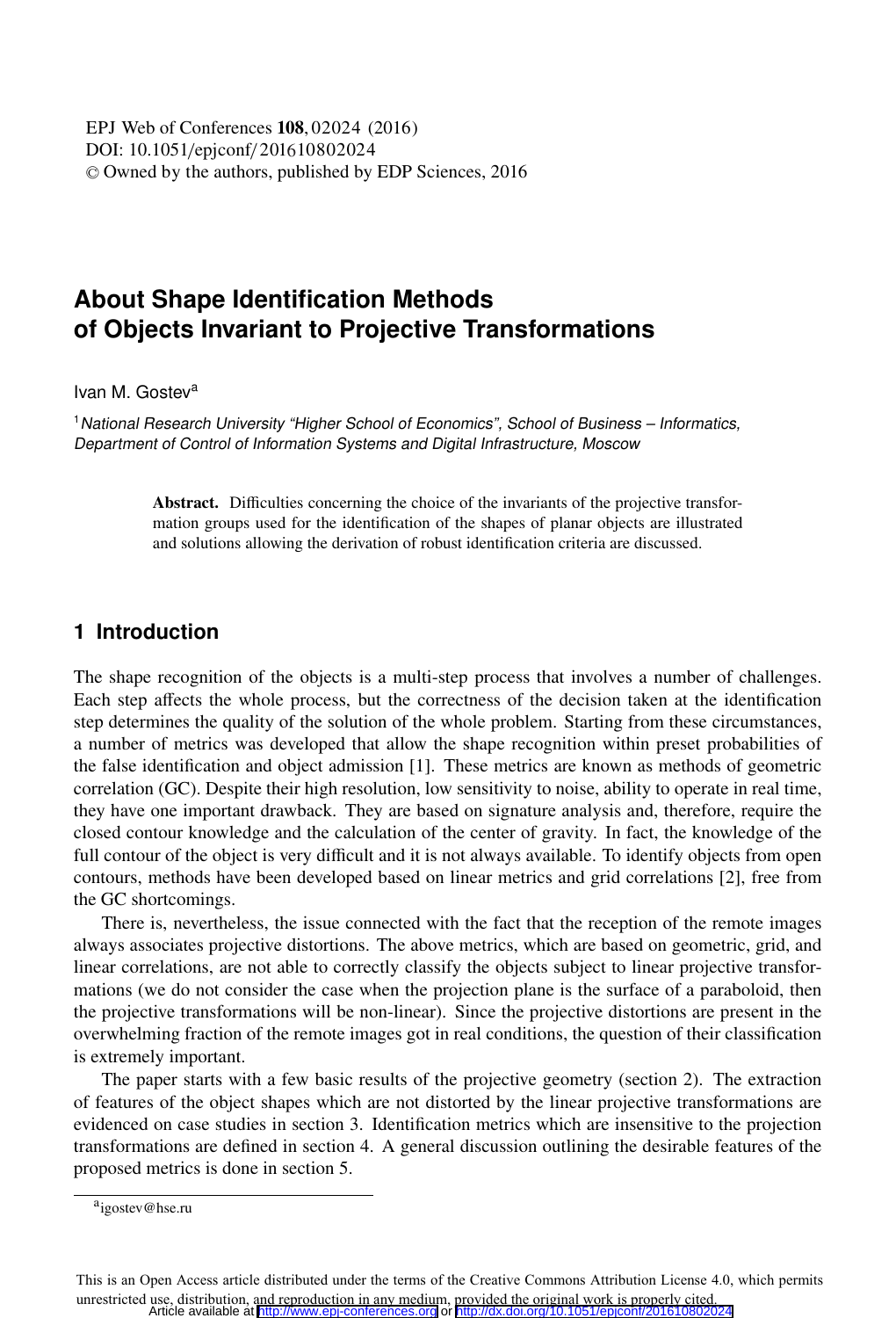## **2 Essentials from Projective Geometry**

The non-Euclidean geometry [3, 4] is built on the use of the *of homogeneous coordinates* by means of which a point on a line is defined by a pair of values  $(x_1, x_2)$  in space  $R^1$ . In affine coordinates, its position is estimated by the ratio  $x = x_1/x_2$ . On a plane, in space  $R^2$ , the homogeneous coordinate representation of a point will be  $(x_1, x_2, x_3)$ . Except for  $(0, 0, 0)$ , the transition to affine coordinates is fulfilled by  $x = x_1/x_3$ ,  $y = x_2/x_3$ . In affine coordinates, the equation of a straight line in the plane is written down as  $u_1 x + u_2 y + u_3 = 0$ , while under the use of homogeneous coordinates it takes the form

$$
u_1x_1 + u_2x_2 + u_3x_3 = 0. \tag{1}
$$

If the triplet  $x_1 : x_2 : x_3$  is the generic notation for the projective coordinates of a point on the plane, then, under constant values  $u_1$ ,  $u_2$ ,  $u_3$ , the equation (1) describes all the points staying on the straight line. If  $u_1 : u_2 : u_3$  is the generic notation for the projective coordinates of a straight line, then (1) denotes, under constants  $x_1$ ,  $x_2$ ,  $x_3$  all straight lines passing through the point  $x_1 : x_2 : x_3$ .

This property is an illustration of the *principle of duality* in the projective geometry [4], according to which the points found on a straight line correspond to all the family of straight lines which pass through a given point.

Another important feature of the projective transformations is the *double ratio* (*anharmonic ratio*). Given four collinear points *a*, *b*, *c*, *d*, the ratio

$$
\mu = \frac{ac}{bc} : \frac{ad}{bd} \tag{2}
$$

is called the double.Here the distances in affine coordinates *ac*, *bc*, *ad*,*bd* denote the lengths of the corresponding segments over the straight line, taken with the corresponding signs.

## **3 Object shape features insensitive to projective transformations**

As a consequence of the above-mentioned properties, the projective transformations do not preserve neither the linear sizes, nor the angles, nor the parallelism of the straight lines. Moreover, the linear projective space may be anisotropic in general, in the sense that different scale changes of the coordinate values occurr along the different coordinate axes. Due to these form distortions, none of the metrics defined above will work.



Figure 1. Duality of pentagon representation

To overcome this difficulty, the principle of duality will be considered from a different point of view. Let a pencil of lines be defined for a given figure such that each of its rays passes through two of its vertexes. Then each of the rays of the pencil will correspond to some manifold of collinear points on the projective straight line. The relative positioning of these collinear points will be fully determined by the shape of the geometrical figure under consideration. To illustrate these ideas, we consider the pentagon *ABCDE* shown in Fig. 1a through which four lines joining the vertex *A* with the other four vertexes have been drawn. The equations of these straight lines in homogeneous coordinates will look like (1). Going to the affine coordinates, the solution of the system of equations describing the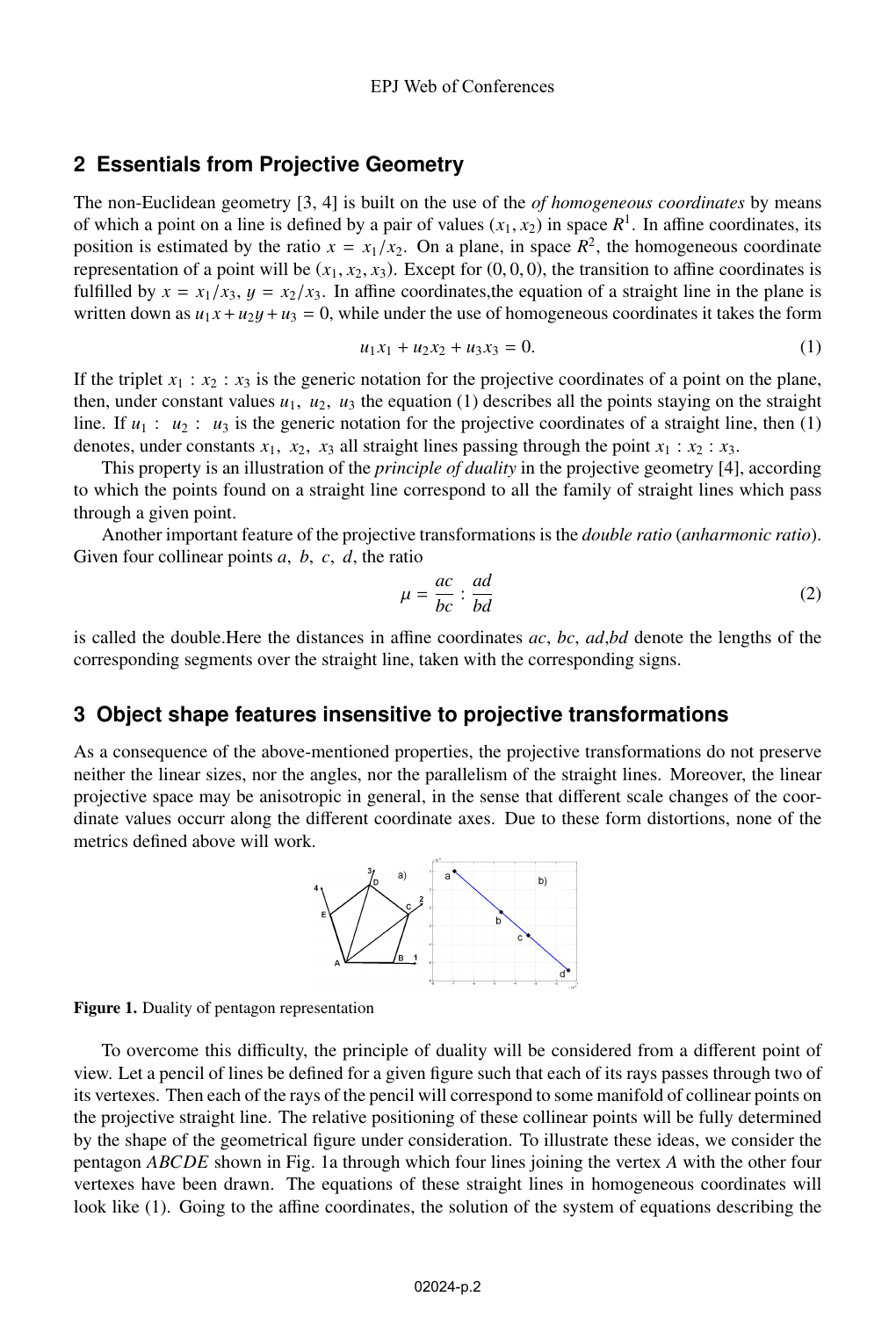#### Mathematical Modeling and Computational Physics 2015

|   | a       |         |         |         |  |  |
|---|---------|---------|---------|---------|--|--|
| a |         | 0.85542 | 1.3441  | 2.0791  |  |  |
|   | 0.85542 |         | 0.48869 | 1.2237  |  |  |
| c | 1.3441  | 0.48869 |         | 0.73497 |  |  |
| d | 2.0791  | 1.2237  | 0.73497 |         |  |  |

Table 1. Matrix of distances from the dual pentagon representation

straight line which goes through two points  $P(x_1, y_1)$  (identified with the vertex *A* of the pentagon) and  $P_1(x_2, y_2)$  (sequentially identified with the other four vertexes of the pentagon) is obtained in the form -1  $x \quad y \quad 1$ -

1 1 1 -1  $x_1$   $y_1$  1  $x_2$   $y_2$  1  $\vert$  = 0. These yield the equations of the four lines entering the pencil defined with respect -

 $\begin{vmatrix} 1 & 42 & 92 \\ 4 & 1 & 1 \end{vmatrix}$  to *A* over the pentagon. Invoking the duality principle for fixed *x* and *y* values, the respective equations are considered and solved in homogeneous coordinates. Turning back to the affine coordinates, we get the set of four collinear points {(−1.0834, 0.40832), (−0.40389, −0.11131),(−0.015699, −0.40816),

(−0.56813, −0.85462)} (see figure 1b, in which, the obtained values have been multiplied by a factor 50 to simplify their visual representation). The distances between all the possible pairs of points in the set  $\{a, b, c, d\}$  are given in Table 1. The calculations of the double ratios (2) result in the two distinct values (1.6188 and 2.6161).

These results need a special discussion. Theoretically, if four collinear points occur at random, then there are 24 distinct positions to place them on a straight line. However, the following properties ([4], p. 52) of the double ratio are known:

- it remains invariant if the first and the second pair of points are interchanged;
- it remains invariant under the permutation of the element inside each of the two pairs;
- it takes the reciprocal value  $1/\mu$  if the points of a single pair are interchanged.



Figure 2. Pentagon after projective transformation and its dual representation by collinear points

Taking into consideration these properties, and performing the calculations for all the existing combinations, we get two values only, together with their reciprocals! Therefore, a given regular pentagon can be specified by a characteristic pair of double ratios.

The next feature to be scrutinized is whether the double ratio changes as a result of the projective transformations of the pentagon or not. After each projective transformation, the above-mentioned procedure is repeated for the pencils of rays passing through the transformed pentagon vertexes. After passing to affine coordinates, we obtained the four collinear points depicted in figure 2.

The calculation of the relative distances and of the double ratios results in the pair (1.5917, 2.69), the terms of which differ from that obtained for the reference pentagon by less than one percent.

The remarkable agreement between the double ratio values calculated for the reference and for the objects got by projective transformations suggests that the double ratio could be used as an objective measure for the characterization of the graphic shape of the objects subject to linear projective transformations.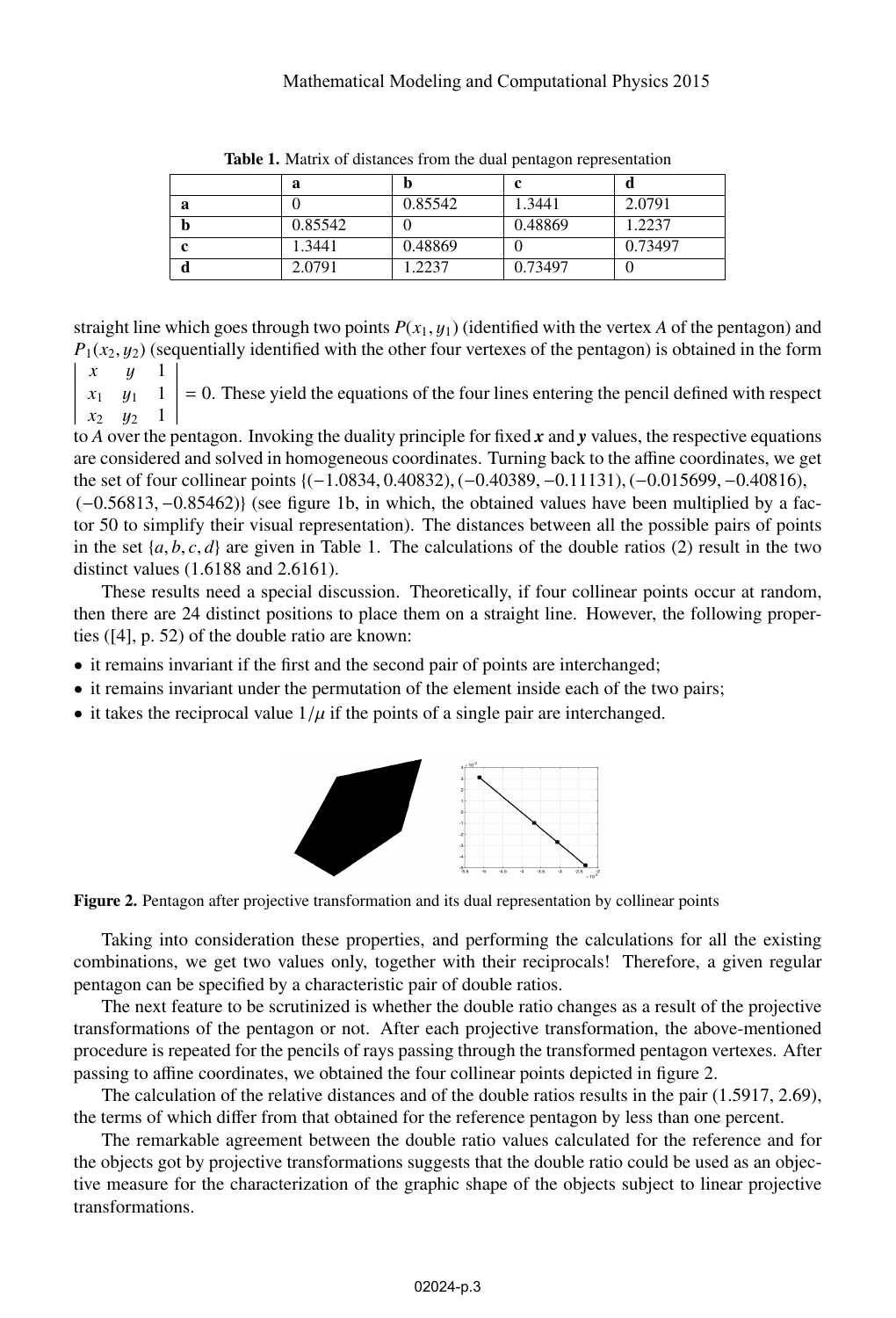

Figure 3. Pentagon and collinear points generated by a pencil of straight lines from one of its vertexes

|             | Fig. 1 |        | Fig. 2 |        | Fig. 3 |        |
|-------------|--------|--------|--------|--------|--------|--------|
| A           | 1.6188 | 2.6161 | 1.5917 | 2.69   | 1.4969 | 3.0126 |
| B           | 1.6159 | 2.6235 | 1.6509 | 2.5363 | 1.6321 | 2.582  |
| $\mathbf C$ | 2.6112 | 1.6207 | 2.6851 | 1.5934 | 2.3794 | 1.7249 |
| D           | 2.6237 | 1.6159 | 2.5964 | 1.6264 | 1.4579 | 3.1839 |
| E           | 1.6189 | 2.6158 | 1.6294 | 2.5888 | 2.1823 | 1.8458 |

Table 2. Summary table of double relation for three pentagons

On the other hand, let us consider the pentagon in the Fig. 3, which cannot be obtained from the reference one by a projective transformation. For this pentagon, the double ratio values yielded by the above algorithm are (1.4969, 3.0126). Marked differences from the reference ones are noticeable.

The question arises whether the derivation of a pair of number is sufficient to provide the full description of the shape of the object or not.

The results of the calculations done for all the possible double ratios defined for all the vertexes of the three pentagons considered in the figures 1 to 3 are given in Table 2. The comparison of the three pairs of columns points to the significant result that there is an excellent agreement between the double ratio values derived for the two pentagons related by a projective transformation. However, while the pairs of double ratios obtained for the third pentagon agree with each other, they are significantly different from that characterizing the reference pentagon.

To go further, we consider the arbitrary heptagon shapes drawn in figure 4.

We calculate the sets of collinear points for the pencils of straight lines starting at each heptagon vertex. The positions of the resulting seven point sets (labelled from 1 to 7) on the line are ordered in increasing order of one of the arguments. For the calculations of the double ratios, the following four-point sets of combinations are possible: 1234, 2345, 3456, 4567, 5671, 6712, and 7123. In contradistinction to the pentagon case, the obtained values of the double ratios define some set<sup>1</sup>. If, similar to the pentagon case, all the values of these sets are calculated for all the combinations running over all the vertexes, we get a matrix of the double ratios values of dimension *n*×*m* where *n* defines the number of pencils and  $m$  – the number of vertexes.

The results of the calculations got for the heptagons shown in figure 4, which are obtained from the reference one by projective transformations, result in values which are in excellent agreement with each other.

The conclusion of this section is that the *numerical characteristic of shape* of the graphic objects got by projective transformations is given by the *the matrix of double ratios of the collinear points* produced by the *pencils of the straight lines built over the vertexes of the contour*.

<sup>&</sup>lt;sup>1</sup>Theoretically the quantity of such combinations is equal to  $A_n^4 = \frac{n!}{(n-4)!}$ .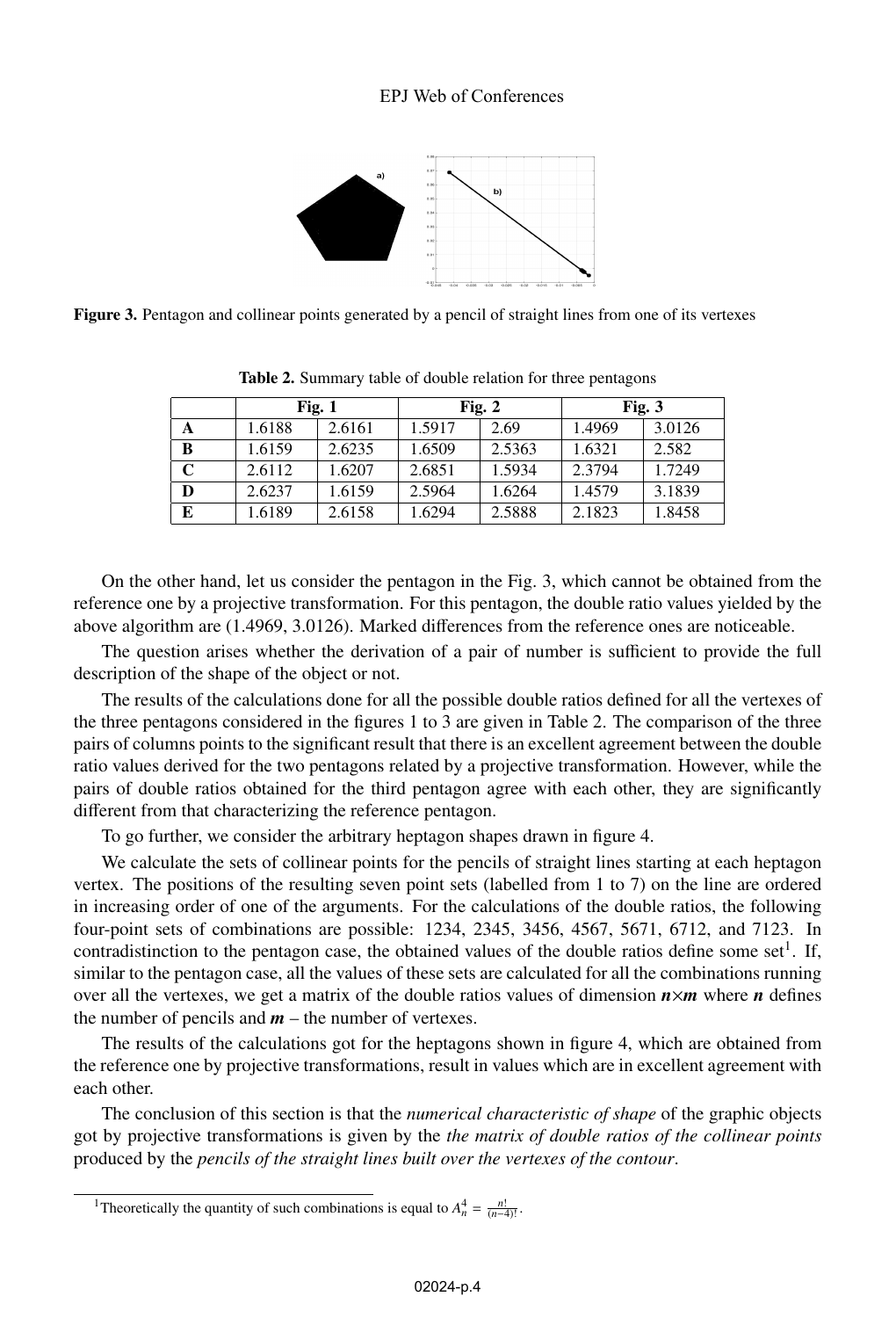

Figure 4. A heptagon (on the left) and three of its projective transformations

### **4 Identification metrics invariant to projective transformations**

The scrutiny of the values of the elements of the double ratio matrix shows that the objects characterized by the same numbers of vertexes can be divided into two classes: objects obtained from the reference sample by projective transformations and objects which can't be obtained in this way. To get a criterion allowing the calculation of the distance between pairs of double ratio matrices of a given rank, it is necessary to ensure one-to-one correspondence between the order of occurrence of the corresponding rows of the two matrices and the distributions of the element values inside corresponding lines. Then the distance between the two matrices can be defined as

$$
\rho = \frac{1}{n} \sum_{i=1}^{n} r_i, \quad r_i = \frac{1}{m} \sum_{j=1}^{m} |a_{ij} - b_{ij}|,
$$

where  $a_{ij}$  and  $b_{ij}$  denote the elements of the reference sample of the current object; *m* and *n* denote the number of lines and columns, respectively.

However, due to the fact that a projective transformation may result into the rotation of the reference sample with an arbitrary angle, the order of the elements in a row may be cyclically displaced to the left or to the right by a certain number of positions. Moreover, the rows themselves can be cyclically displaced upwards or downwards by a certain number of positions. As a consequence, the element locations can be different in the reference matrix and the transformed one. This asks for the modification of the definition of the distance.

First, the concept *of a cyclic transposition* (denoted in what follows simply "transposition") is defined as the transposition to the left (up) by one position of all the elements of a row (or of all the rows simultaneously) with the addition of the leftmost (top) element at the remaining void place on the right (bottom). Then the distance function is redefined as

$$
\eta_{l,t,i} = e_{i+t,l} - s_{i,l}, \quad t = \overline{0, (m-1)}, \quad i = \overline{1, m}, \quad l = \overline{1, n},
$$

where *si*,*<sup>l</sup>* and *ei*,*<sup>l</sup>* are the elements of the reference matrix and of the transformed object at the *l*-th row and the *i*-th column. The variation with the amount *t* of the index in  $e_{i+ t,l}$  involves the whole transposition cycle of the row elements carried out during the search of the least deviation from the reference sample.

Let  $s_{r,q}$  denote the largest element of the reference matrix. All the matrix rows are transposed upwards until the value *r* = 1 is obtained. Then the *absolute measure of the identification error* can be defined over the rows,

$$
\delta_{t,l} = \frac{1}{m} \sum_{i=1}^{m} |\eta_{l,i,t}|, \quad t = \overline{0, (m-1)}, \quad l = \overline{1,n},
$$

together with the *relative measure of the identification error* over the rows

$$
\sigma_{t,l} = \frac{1}{m} \sum_{i=1}^{m} |\delta_{t,l} - \eta_{l,t,i}|, \quad t = \overline{0, (m-1)}, \quad l = \overline{1,n}.
$$